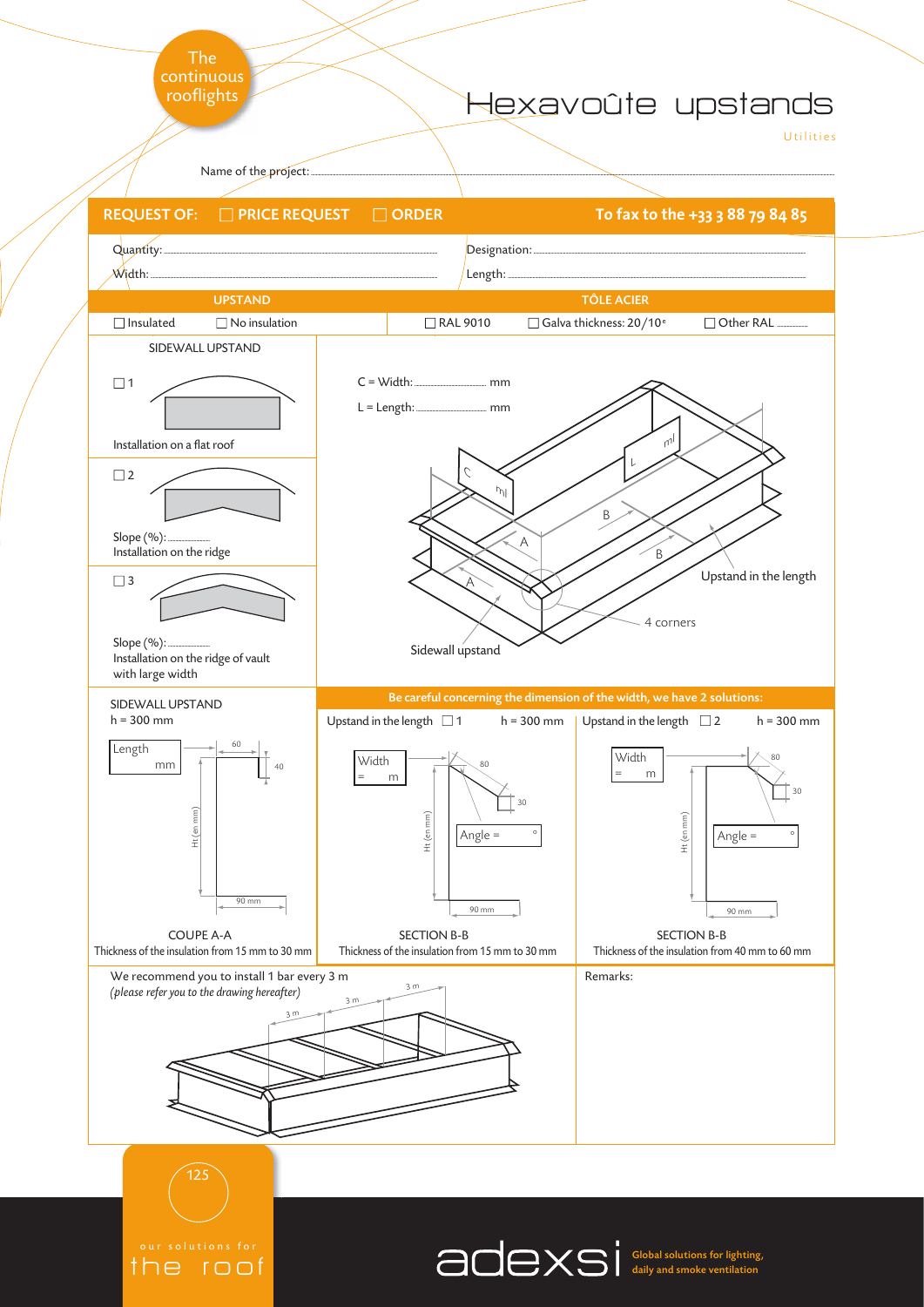| The<br>continuous<br>rooflights                   |                |                                              |                          |                                                             | Purchase order                                                       | Utilities |
|---------------------------------------------------|----------------|----------------------------------------------|--------------------------|-------------------------------------------------------------|----------------------------------------------------------------------|-----------|
|                                                   |                |                                              |                          |                                                             |                                                                      |           |
| <b>REQUEST OF □ PRICE REQUEST □ ORDER</b>         |                |                                              |                          |                                                             | To fax to the 0033 3 88 79 84 85                                     |           |
|                                                   |                |                                              |                          |                                                             |                                                                      |           |
|                                                   |                |                                              | <b>HEXAVOUTE Fix</b>     |                                                             |                                                                      |           |
|                                                   |                | <b>ALUMINIUM FRAMEWORK</b>                   |                          |                                                             | <b>WALLSIDE</b>                                                      |           |
| $\Box$ Mill finish<br>Painted in RAL: ___________ |                |                                              | $\Box$ Two<br>$\Box$ One | $\Box$ Without (adaptation on an existing wall)             |                                                                      |           |
|                                                   |                |                                              | <b>FILLING</b>           |                                                             |                                                                      |           |
| <b>PCA</b>                                        | Thickness:     | $\Box$ 10 mm 4 skins<br>$\Box$ 16 mm 7 skins |                          | Light transmission:                                         | □ Opal (standard)<br>$\Box$ Transparent<br>Opaque<br>□ Calor Control |           |
| <b>HEXAVOUTE DoP</b>                              |                |                                              |                          |                                                             |                                                                      |           |
| Quantity : _______________________                |                |                                              |                          |                                                             |                                                                      |           |
|                                                   |                |                                              | <b>FILLING</b>           |                                                             |                                                                      |           |
| <b>PCA</b>                                        | Thickness:     | $\Box$ 10 mm 4 skins<br>$\Box$ 16 mm 7 skins |                          | Light transmission:                                         | $\Box$ Opal<br>$\Box$ Transparent<br>Calor Control<br>$\Box$ Opaque  |           |
|                                                   | <b>OPTIONS</b> |                                              |                          | <b>ACCESSORIES</b>                                          |                                                                      |           |
| Anti-falling griddle<br>Daily ventilation         |                | Galvanized<br>Painted in RAL: ____________   |                          | Electrical contactor<br>□Thermofuse:<br>□ In option: 140 °C | □ Standard (gauged to 93 °C)                                         |           |



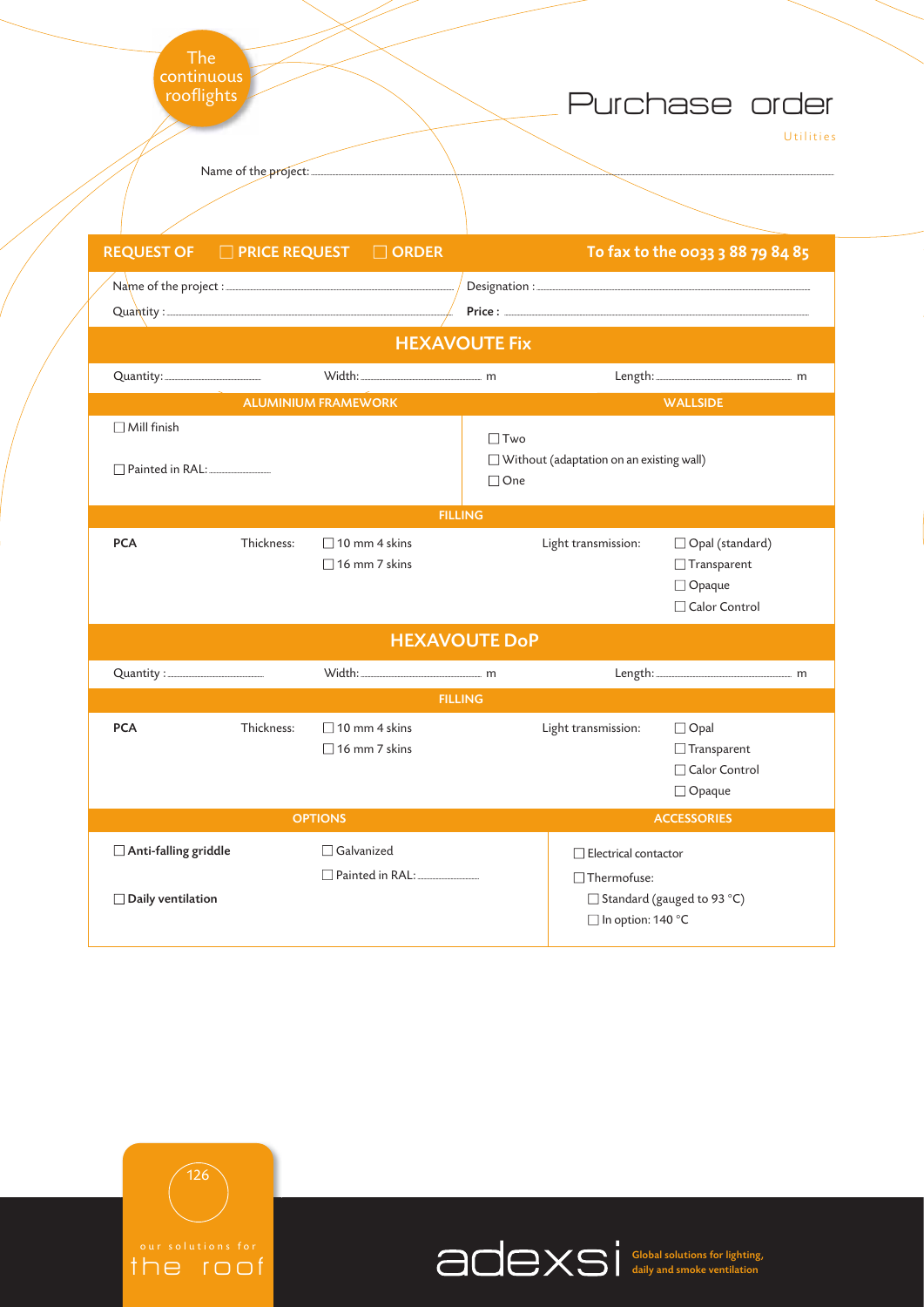

#### **COMPONENTS**

HEXAVOÛTE PCA Fix is consisting of:

- A self-supporting curved structure (superior and inferior arches) made of extruded aluminium. The arches are 1-metre spaced as standard but can be adapted to difficult climate conditions such as strong winds and heavy snowloads.
- Extruded aluminium bank profiles for:
	- The recovery of rain and condensation with evacuation on side.
	- The fastening of the arches.
- The support of the lowest part of the filling and the tension of the arches.
- Stainless steel screws and bolts.
- A filling in alveolar polycarbonate (PCA).
- Pre-assembled sidewalls.





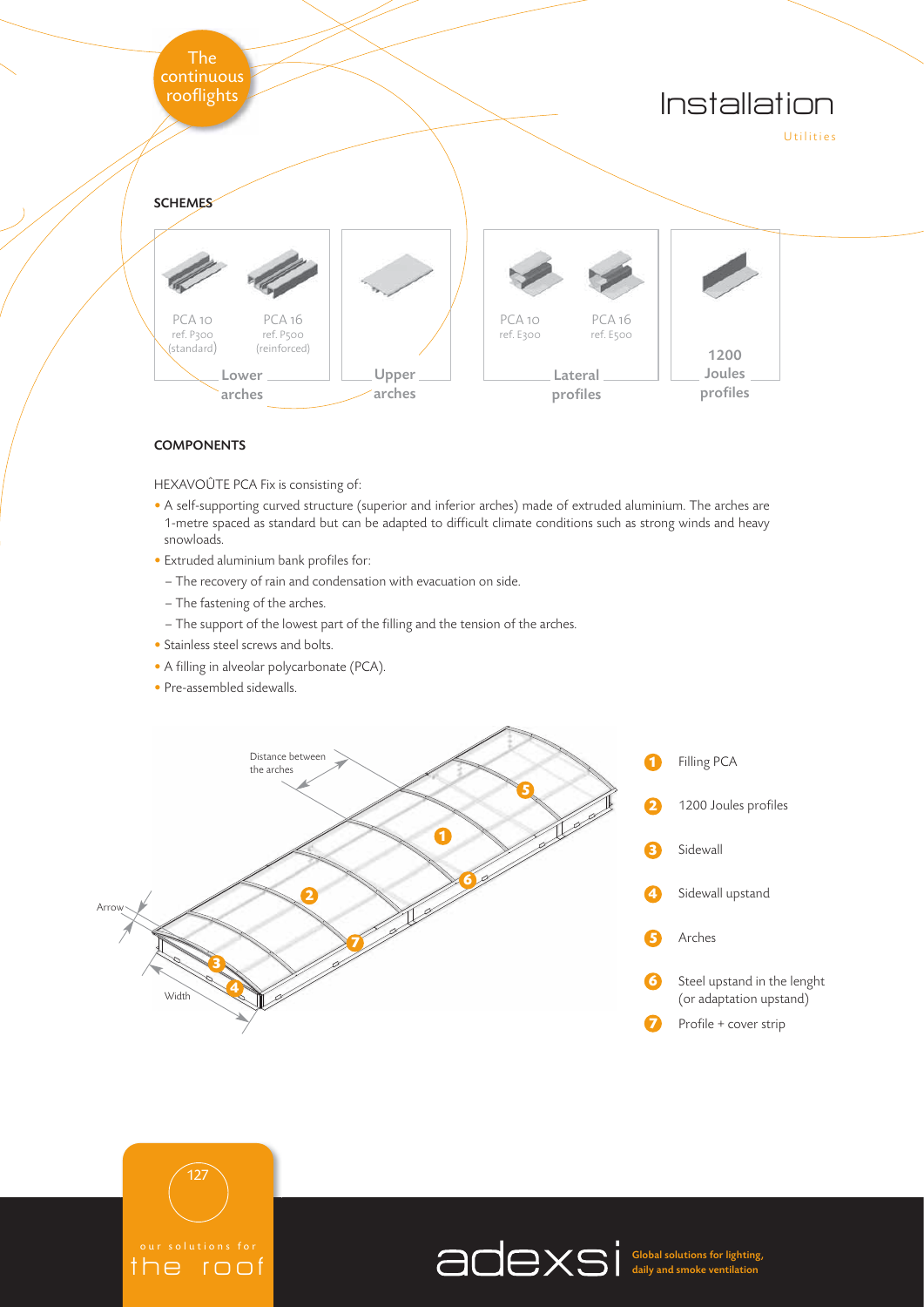





## THE TIES

We recommend to install ties every 3 meters. These one are delivered with the upstands.

Contact us for more information.



### SIDEWALL UPSTAND

Our standard: Height of 300 mm with thermal insulation of 15 mm.



#### TYPES OF SIDEWALLS

The sidewall are pre-assembled in the factory.







(with large width)